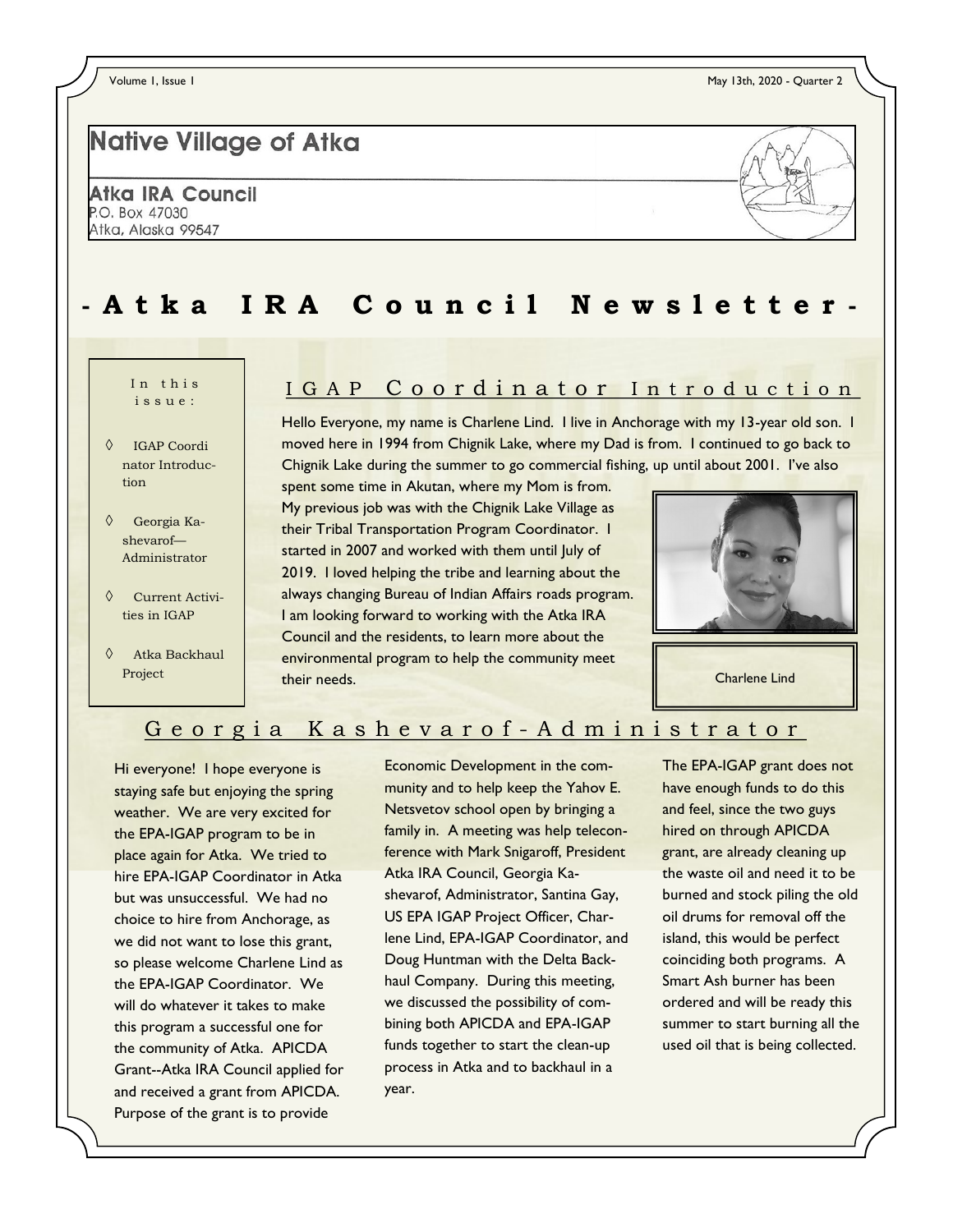Page 2

#### Current Activities in IGAP

Georgia, the administrator, went through the IGAP work plan and budgets for 2020 & 2021 with Charlene. At this time Charlene is from ADEC on their "Solid Waste currently attending various trainings, webinars and teleconferences with the EPA (Environmental Protection Agency), ANTHC (Alaska Native Tribal Health Consortium), ADEC (Alaska Department of Environmental Conservation) and other Protection Agency). entities regarding landfills, backhauls, reporting, COVID-19, grants, solid waste, recyclables etc.

Charlene is and will continue to research Atka as the time goes on. She has received a certificate of completion Program" on April 8th, 2020, pictured on the right. Atka will receive newsletters such as this one in the mail every quarter. These newsletters are turned in with the Atka IRA Council's quarterly reporting to the EPA (Environmental



#### A t k a B a c k h a u l P r o j e c t

Doug Huntman with the Delta Backhaul Company is currently working with us on the Atka Backhaul Project. Planning for collection, packaging, removal of household hazardous waste, scrap metal and derelict vehicle. A Smart Ash Burner will be used to burn oil and oily rags and the potential projects include the following:

- $\Rightarrow$  Oil clean-up/disposal (local, or backhaul)
	- $\Rightarrow$  Propane cylinder crushing/disposal
		- $\Rightarrow$  Scrap metal clean-up
			- $\Rightarrow$  Landfill signs
		- $\Rightarrow$  Freon removal from appliances
	- $\Rightarrow$  E-waste collection and backhaul
		- $\Rightarrow$  Tire backhauls
- $\Rightarrow$  Solid waste/Smart Ash burner training

Atka IRA Council is currently working with the City of Atka on a MOU (Memorandum of Understanding) for this backhaul project. Doug will travel to Atka once the COVID-19 quarantine mandates have been lifted. Then the development of backhaul inventory and plan for removal will take place. Development of an Integrated Waste Management Plan will also be created throughout this process.